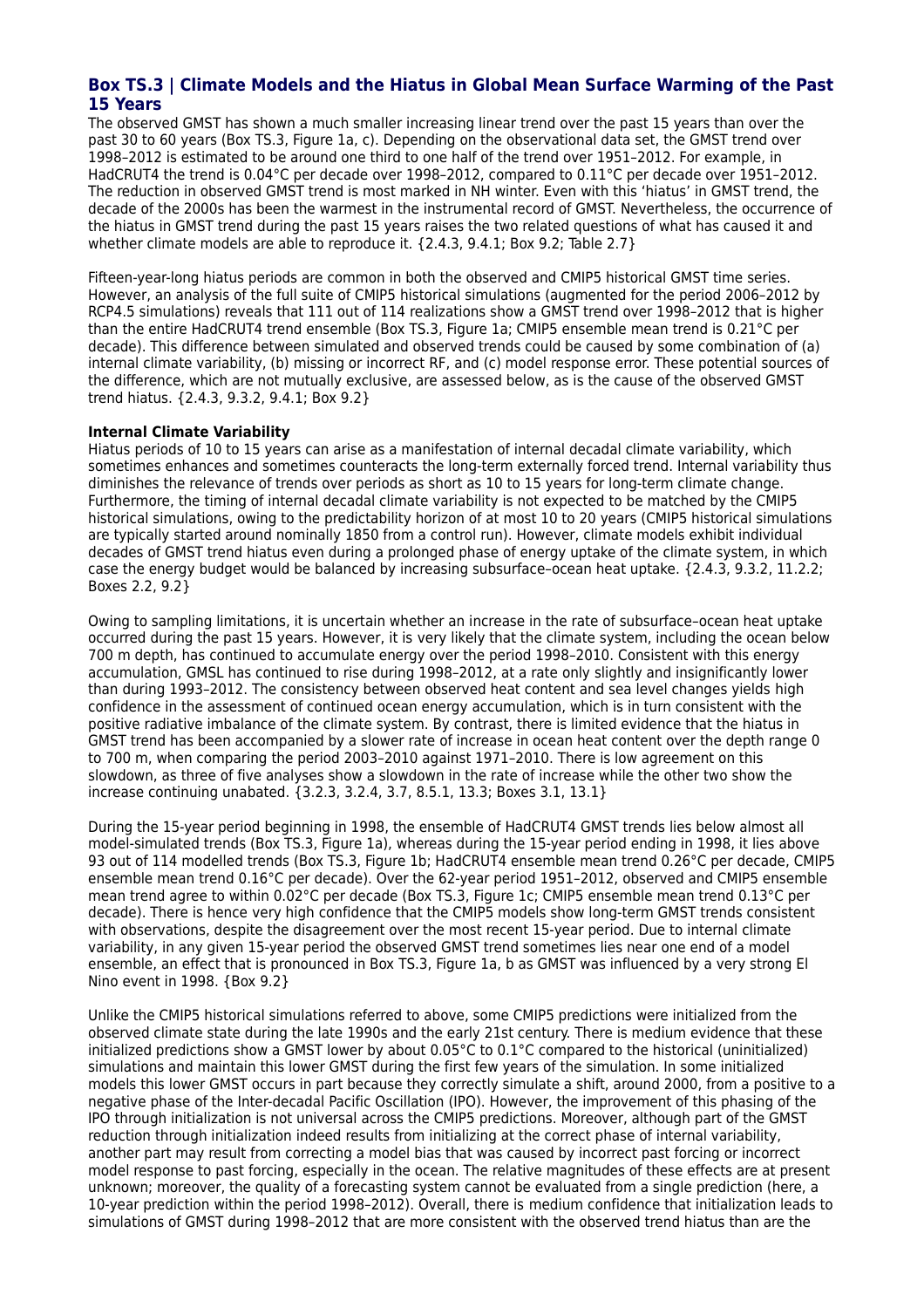uninitialized CMIP5 historical simulations, and that the hiatus is in part a consequence of internal variability that is predictable on the multi-year time scale.  $\{11.1, 11.2.3;$  Boxes 2.5, 9.2, 11.1, 11.2 $\}$ 

## **Radiative Forcing**

On decadal to interdecadal time scales and under continually increasing ERF, the forced component of the GMST trend responds to the ERF trend relatively rapidly and almost linearly (medium confidence). The expected forced-response GMST trend is related to the ERF trend by a factor that has been estimated for the 1% per year CO<sub>2</sub> increases in the CMIP5 ensemble as 2.0 [1.3 to 2.7] W  $m$ -2 oC-1 (90% uncertainty range). Hence, an ERF trend can be approximately converted to a forced-response GMST trend, permitting an assessment of how much of the change in the GMST trends shown in Box TS.3, Figure 1 is due to a change in ERF trend. {Box 9.2}

The AR5 best-estimate ERF trend over 1998–2011 is 0.22 [0.10 to 0.34] W m–2 per decade (90% uncertainty range), which is substantially lower than the trend over 1984-1998 (0.32 [0.22 to 0.42] W m-2 per decade; note that there was a strong volcanic eruption in 1982) and the trend over 1951-2011 (0.31 [0.19 to 0.40] W m- $_2$  per decade; Box TS.3, Figure 1d–f; the end year 2011 is chosen because data availability is more limited than for GMST). The resulting forced-response GMST trend would approximately be 0.12 [0.05 to 0.29] °C per decade, 0.19 [0.09 to 0.39] oC per decade, and 0.18 [0.08 to 0.37] oC per decade for the periods 1998–2011, 1984– 1998, and 1951–2011, respectively (the uncertainty ranges assume that the range of the conversion factor to GMST trend and the range of ERF trend itself are independent). The AR5 best-estimate ERF forcing trend difference between 1998–2011 and 1951–2011 thus might explain about one-half (0.05 oC per decade) of the observed GMST trend difference between these periods (0.06 to 0.08 oC per decade, depending on observational data set). {8.5.2}

The reduction in AR5 best-estimate ERF trend over 1998–2011 compared to both 1984–1998 and 1951–2011 is mostly due to decreasing trends in the natural forcings, -0.16 [-0.27 to -0.06] W m<sup>-2</sup> per decade over 1998-2011 compared to 0.01  $[-0.00 \text{ to } +0.01]$  W m<sup>-2</sup> per decade over 1951–2011. Solar forcing went from a relative maximum in 2000 to a relative minimum in 2009, with a peak-to-peak difference of around 0.15 W m–2 and a linear trend over 1998-2011 of around -0.10 W m-2 per decade. Furthermore, a series of small volcanic eruptions has increased the observed stratospheric aerosol loading after 2000, leading to an additional negative ERF lineartrend contribution of around –0.06 W m–2 per decade over 1998–2011 (Box TS.3, Figure 1d, f). By contrast, satellite-derived estimates of tropospheric aerosol optical depth suggests little overall trend in global mean aerosol optical depth over the last 10 years, implying little change in ERF due to aerosol–radiative interaction (low confidence because of low confidence in aerosol optical depth trend itself). Moreover, because there is only low confidence in estimates of ERF due to aerosol–cloud interaction, there is likewise low confidence in its trend over the last 15 years. {2.2.3, 8.4.2, 8.5.1, 8.5.2, 10.3.1; Box 10.2; Table 8.5}

For the periods 1984–1998 and 1951–2011, the CMIP5 ensemble mean ERF trend deviates from the AR5 bestestimate ERF trend by only 0.01 W m<sup>-2</sup> per decade (Box TS.3, Figure 1e, f). After 1998, however, some contributions to a decreasing ERF trend are missing in the CMIP5 models, such as the increasing stratospheric aerosol loading after 2000 and the unusually low solar minimum in 2009. Nonetheless, over 1998–2011 the CMIP5 ensemble mean ERF trend is lower than the AR5 best-estimate ERF trend by 0.03 W m–2 per decade (Box TS.3, Figure 1d). Furthermore, global mean aerosol optical depth in the CMIP5 models shows little trend over 1998–2012, similar to the observations. Although the forcing uncertainties are substantial, there are no apparent incorrect or missing global mean forcings in the CMIP5 models over the last 15 years that could explain the model–observations difference during the warming hiatus. {9.4.6}

## **Model Response Error**

The discrepancy between simulated and observed GMST trends during 1998–2012 could be explained in part by a tendency for some CMIP5 models to simulate stronger warming in response to increases in greenhouse-gas concentration than is consistent with observations. Averaged over the ensembles of models assessed in Section 10.3.1, the best-estimate GHG and other anthropogenic scaling factors are less than one (though not significantly so, Figure 10.4), indicating that the model-mean GHG and other anthropogenic responses should be scaled down to best match observations. This finding provides evidence that some CMIP5 models show a larger response to GHGs and other anthropogenic factors (dominated by the effects of aerosols) than the real world (medium confidence). As a consequence, it is argued in Chapter 11 that near-term model projections of GMST increase should be scaled down by about 10%. This downward scaling is, however, not sufficient to explain the model mean overestimate of GMST trend over the hiatus period. {10.3.1, 11.3.6}

Another possible source of model error is the poor representation of water vapour in the upper atmosphere. It has been suggested that a reduction in stratospheric water vapour after 2000 caused a reduction in downward longwave radiation and hence a surface-cooling contribution, possibly missed by the models. However, this effect is assessed here to be small, because there was a recovery in stratospheric water vapour after 2005. {2.2.2, 9.4.1; Box 9.2} In summary, the observed recent warming hiatus, defined as the reduction in GMST trend during 1998–2012 as compared to the trend during 1951–2012, is attributable in roughly equal measure to a cooling contribution from internal variability and a reduced trend in external forcing (expert judgement, medium confidence). The forcing trend reduction is due primarily to a negative forcing trend from both volcanic eruptions and the downward phase of the solar cycle. However, there is low confidence in quantifying the role